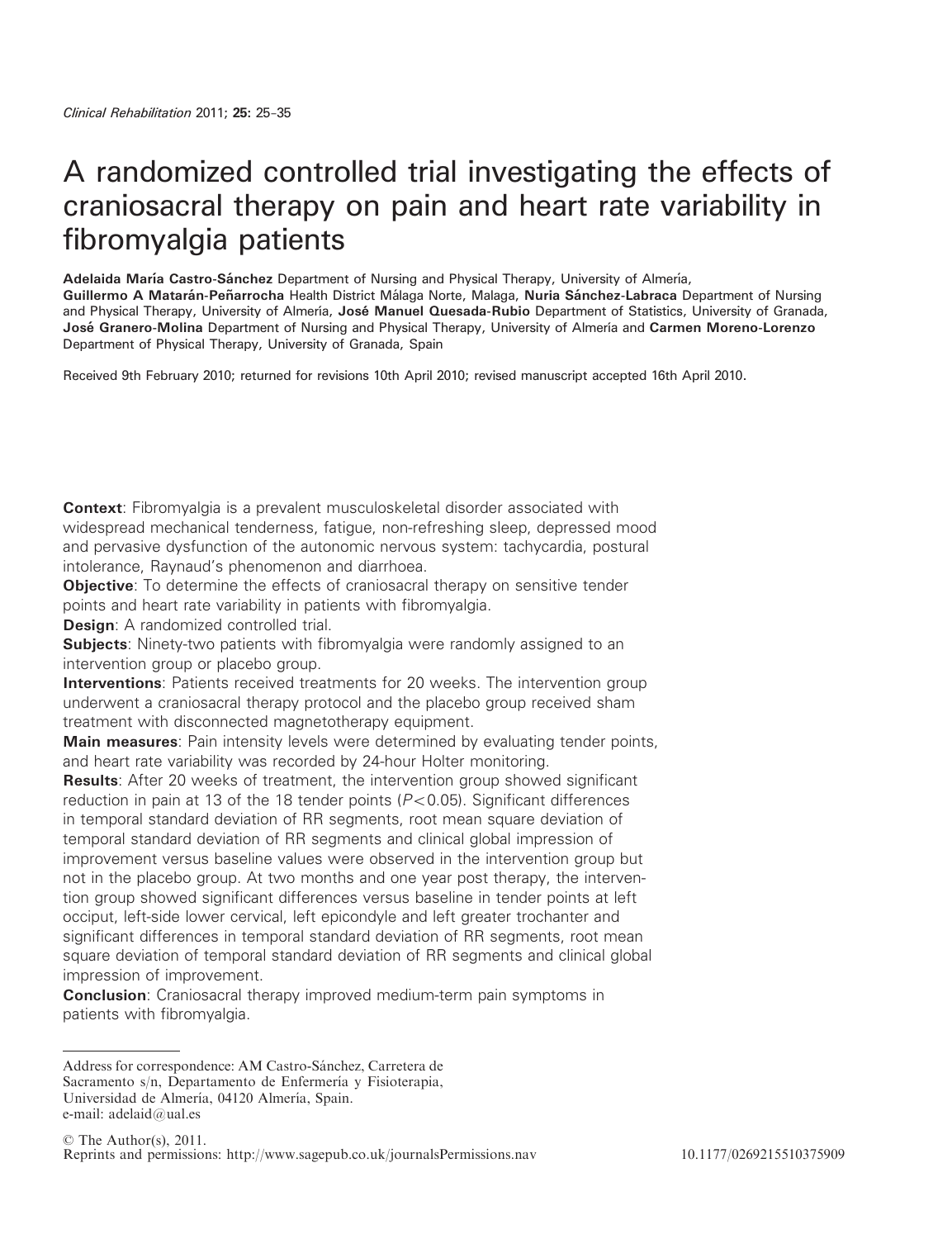## Introduction

In fibromyalgia, the perception of pain is known to be related to modifications in the central nervous system that result in the amplification of nociceptive impulses. $1-3$  This phenomenon, known as 'central sensitization', has been attributed to neuronal synaptic plasticity in response to previous pain episodes. Differences in the degree of central sensitization would explain the variations in pain intensity experienced by fibromyalgia patients. $1-3$  The four main sites in the pain system that are potentially susceptible to modification are peripheral tissue, brain, descending modulation system and spinal cord.<sup>2</sup>

It has not been scientifically demonstrated that pain is generated solely by upper areas of cortical activity.<sup>4</sup> In fibromyalgia, abnormal levels of substance P and serotonin in brain and in spinal cord at nerve root level produce abnormalities in neuroendocrine and nociceptive functions that can cause sleep disruption, enhanced pain perception and symptoms of intestinal dysfunction.<sup>5</sup>

Both fibromyalgia and chronic fatigue syndrome appear to be associated with alterations in autonomic function. $6,7$  The most common forms of dysautonomia, observed in one-third of fibromyalgia patients, are neuromediated hypotension and orthostatic tachycardia syndrome. Patients have an exaggerated increase in heart rate in response to exercise.<sup>8</sup> Dysautonomia is often associated with intense fatigue. A study using heart rate variability analysis and head-upright tilt table test demonstrated that autonomic nervous system dysfunction is frequent in patients with fibromyalgia and that dysautonomia may play a central role in the pathogenesis of this disease. Hence, fibromyalgia may be a pain syndrome that is maintained by the sympathetic nervous system.<sup>9,10</sup> Researchers using 24-hour Holter monitoring to study the circadian behaviour of the autonomic nervous system reported sympathetic hyperactivity in fibromyalgia patients throughout the 24-hour period.<sup>11</sup> Dysautonomia, used here to describe a sympathetic nervous system that is persistently hyperactive but at the same time hyporeactive to stress, is detected in fibromyalgia patients by means of heart rate variability analysis and/or the head-upright tilt table test.<sup>3,12</sup> Thus, Vaeroy et  $al.^{13}$  and Elam et  $al.^{14}$  reported a lower peripheral sympathetic response to acoustic stimulation, cooling and muscle contraction in fibromyalgia patients than in healthy controls.

Manual therapeutic techniques have been reported to produce significant improvements in pain intensity and range of movement in fibromyalgia patients.<sup>15–19</sup> The technique known as craniosacral therapy is based on a study by Hack  $et al.<sup>20</sup>$  who reported that the rectus capitis posterior minor muscle of the head was bound to the dura mater at the atlanto-occipital joint, with a large amount of connective tissue (fasciae) between the two structures. It was subsequently reported that lesions or stress affecting this connection may be a potentially important factor in the onset of chronic pain, among other symptoms. Thus, a dysfunction in the rectus capitis posterior minor muscle triggers a central sensitization phenomenon that promotes hypertonia in paravertebral muscles.20–26

Various studies have demonstrated the efficacy of alternatives and complementary therapies to reduce pain symptoms in fibromyalgia.15–19 However, we could find no studies that address the effects of craniosacral therapy in tender points and heart rate variability. The purpose of this investigation, therefore, was to assess the therapeutic effects of craniosacral therapy on tender points and heart rate variability in these patients. We hypothesized that craniosacral therapy would decrease disease symptoms.

# Methods

The present investigation was a randomized controlled trial. A sample of 135 patients was selected by non-probabilistic accidental sampling from among all patients with fibromyalgia  $(n=250)$ with computerized hospital records at Torrecardenas Hospital (Almeria, Spain) who were receiving protocolized pharmacological treatment. Figure 1 depicts the recruitment process. Study inclusion criteria were diagnosis of fibromyalgia, age of 16–65 years, and signing of informed consent to study participation. Exclusion criteria were impaired skin integrity, the practice of any type of regular physical exercise or receipt of any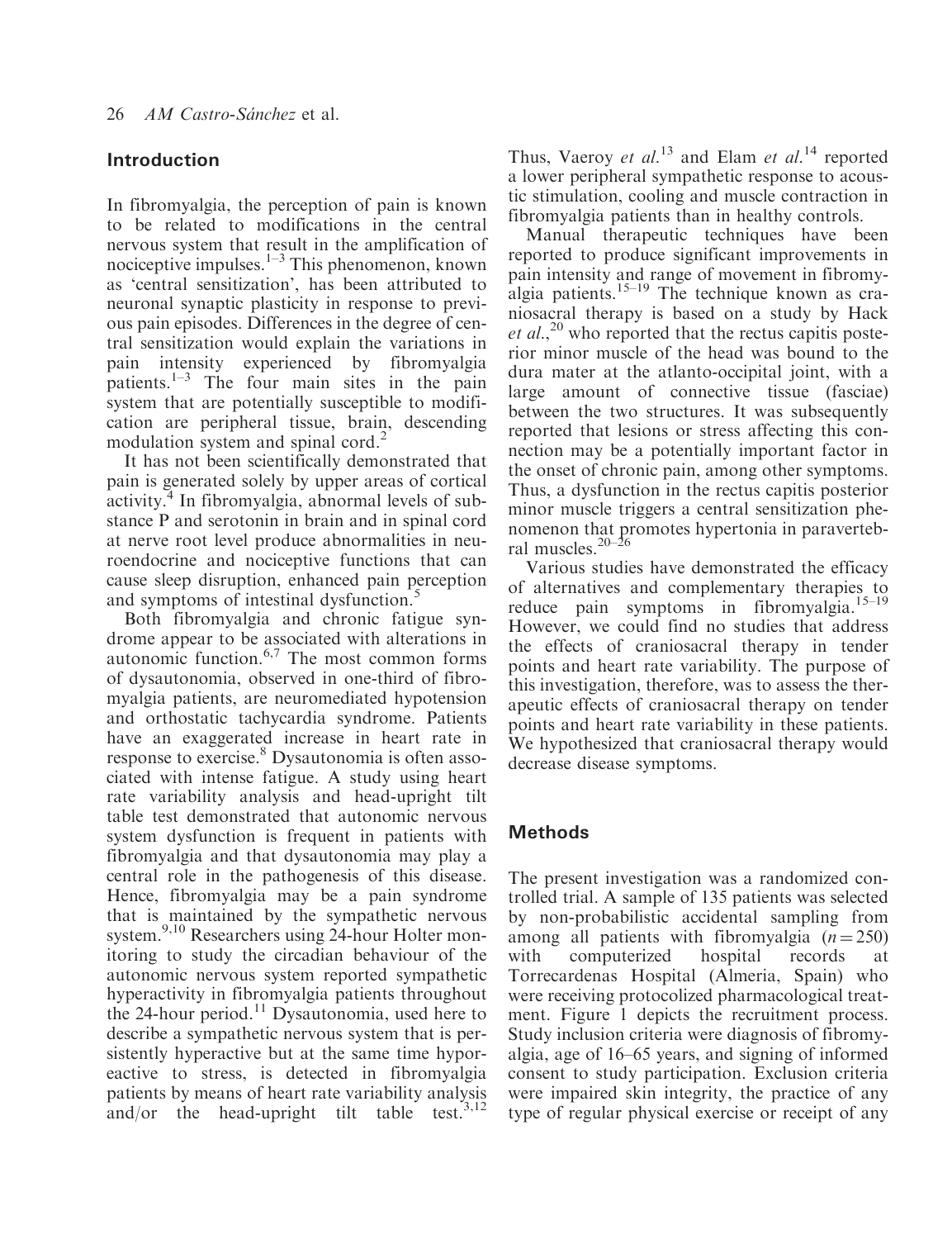

Figure 1 Flow of patients who participated in the study. None of the 92 randomized patients withdrew because of adverse events.

other non-pharmacological therapies. The study was approved by the University of Almeria Ethics Committee.

The final study group of 92 patients (aged 16–65 years) were assigned by a balanced stratified random assignment method to an intervention group for craniosacral therapy  $(n = 46$  females) or a placebo group for sham treatment with disconnected magnetotherapy equipment  $(n = 46)$ females). Stratified balanced randomization was performed to guarantee balance between the groups in the type of medication they were receiving. The groups were balanced for type of medication received, using a stratification system that generates a sequence of letters for each combination of categories. Sequences were derived from a table of correlatively ordered permutations of the letters A and B in groups of six, with each letter appearing three times (AAABBB, ABABAB, etc.). The sequences assigned to patients were placed in envelopes containing the allocation to each study group.

Before application of therapeutic protocol, baseline data were gathered on pain intensity and heart rate variability. Twice a week for 20 weeks, the intervention group received a 1-hour session of craniosacral therapy and the placebo group received a sham treatment protocol with disconnected magnetotherapy equipment on cervical dorsal and lumbar regions (10 minutes per region). A second assessment of the seven variables was performed immediately after the final treatment session. A third and fourth assessment was performed at two months and 1 year. Craniosacral and magnetotherapy therapists and patients were not blinded to the therapy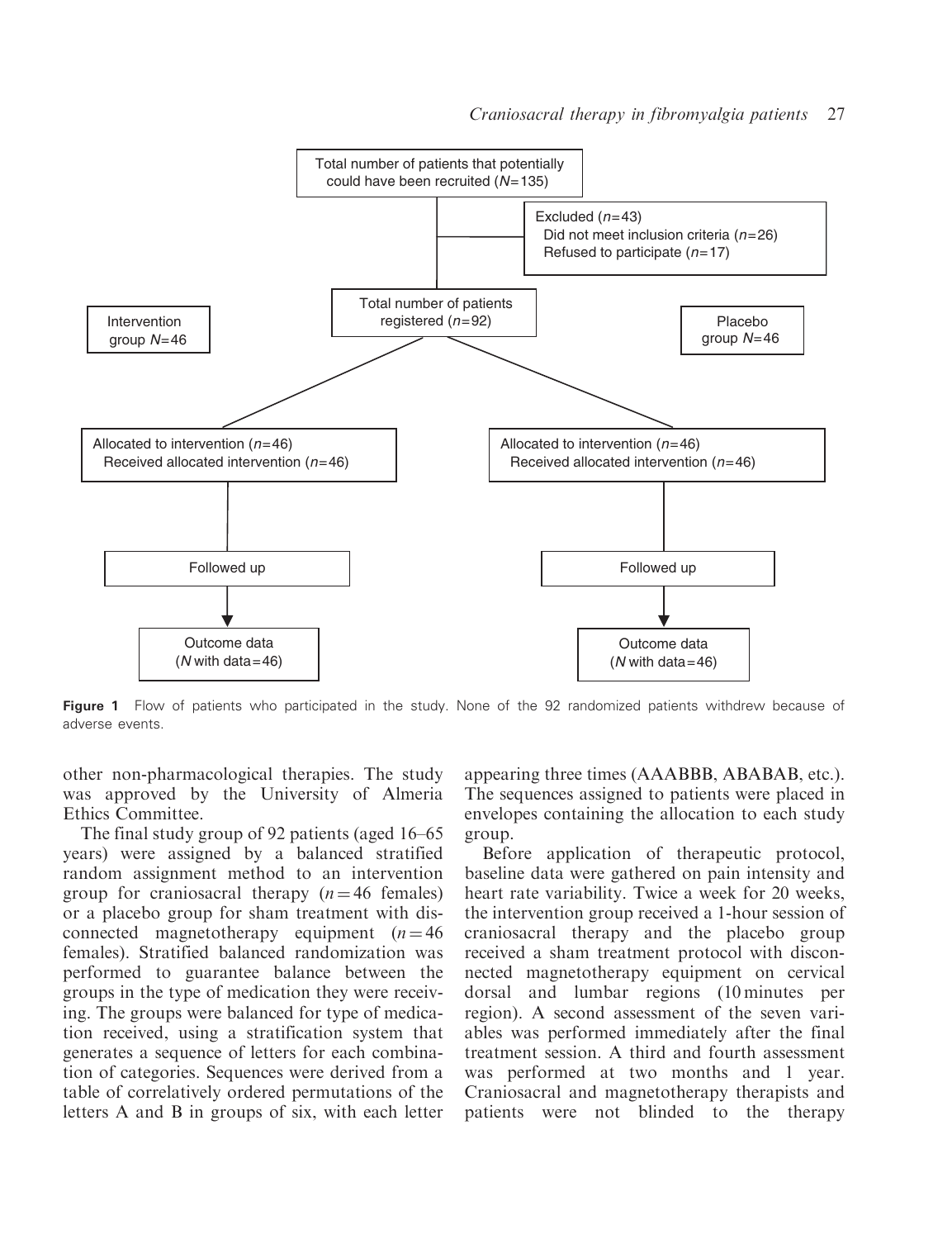allocation, although the patients were not aware that one was a sham treatment. Pain intensity and heart rate variability were evaluated by a blinded assessor, who did not know whether patients belonged to the intervention or placebo group.

Room temperature was always maintained at  $29.8-34.5$ °C and relative humidity at 39-42% (Oregon Scientific Model pe 299N; Oregon Scientific Ltd, Maidenhead, UK). In order to control for any seasonal bias, interventions were carried out in all seasons from 15 April 2006 to 15 March 2008.

## Outcome measures

## Body composition by bioelectrical impedance analysis

Percentage of body fat was determined by attaching electrodes to hands and feet and measuring the resistance of body tissues to an electrical signal by means of a Tanita BF-350 Body Composition Analyser (Tanita Corporation, Tokyo).

#### Tender point evaluation (pressure algometry)

Pain was assessed at 18 tender point sites in accordance with American College of Rheumatology recommendations<sup>27</sup> by using a Wagner FPI 10 pressure algometer (pressures from 0.5 to 5 kg at 10 0.5-kg intervals). Sites were as follows: (1) right occiput, posteroinferior region of head at insertion of right occipital musculature; (2) left occiput, posteroinferior region of head at insertion of left occipital musculature; (3) right-side lower cervical at anterior aspects of intertransversal spaces between fifth (C5) and seventh (C7) cervical vertebrae; (4) left-side lower cervical at same localizations; (5) right trapezius muscle at midpoint of upper border; (6) left trapezius muscle at same localization; (7) right supraspinatus muscle at its origin in the upper region of the scapula near internal border; (8) left supraspinatus muscle at same localization; (9) second right rib at closest point to the sternum; (10) second left rib at same localization; (11) right lateral epicondyle at the humeral bone bridge where forearm extensor muscles begin; (12) left lateral epicondyle at same localization; (13) right gluteal muscle, in upper outer quadrant at anterior fold of muscle; (14) left gluteal muscle at same localization; (15) right greater trochanter of the femur, a bony prominence in which piriformis muscles are inserted; (16) left greater trochanter at the same localization; (17) right knee at subcutaneous tissue of internal portion above the knee joint line; (18) left knee at same localization.

#### Electrocardiogram recordings

These were obtained with two recording channels and five Red Dot monitoring electrodes. A Holter device (Rozinn Digital Holter Model RZ153) was used to record the analogue signal (10 bits) over 24 hours. Sampling range was 128 samples and the frequency response filter was estimated to be between 0.05 and 60 Hz. Electrodes were attached as follows: channel  $1$  (-), at right border of the sternal manubrium; channel  $1 (+)$ , at axillary anterior line of sixth left rib; channel  $2$  (-), at left border of sternal manubrium; channel  $2 (+)$ , approximately 1 cm to right of the xyphoid apophysis; and earth channel, at right floating ribs on the bony part.

## QRS complexes and deviations from RR intervals

These were determined by using the Holter computer application. Spectral analysis of RR interval variability was carried out to identify dominating frequencies in the heart rate variability analysis.

#### Clinical global impression of severity

The severity of the patient's physical condition was evaluated by a single researcher (GMP) on a Likert scale ranging from level 1 (absence of illness) to level 7 (extremely ill). $^{28}$ 

## Clinical global impression of improvement

The improvement perceived by the patient was assessed on a Likert scale ranging from level 1 (very much improved) to level 7 (extremely ill). $^{28}$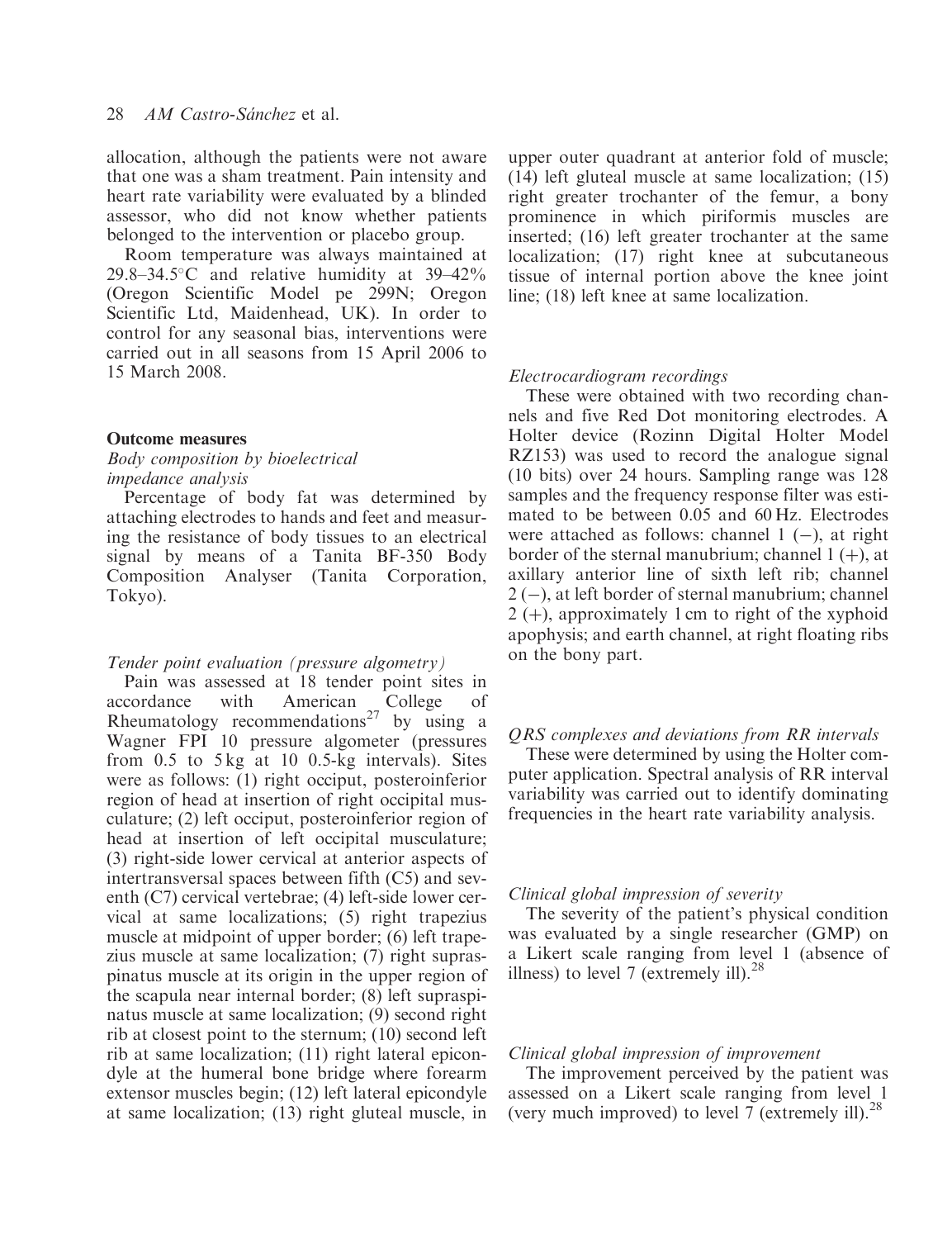## Treatment intervention

Craniosacral therapy protocol

Craniosacral therapy is a manual therapeutic method to assess and treat problems affecting the craniosacral system.<sup>22,24,25</sup> The rhythm of the craniosacral system can be considered similar to that of the cardiovascular and respiratory systems, among other rhythmic systems. Palpation methods can be used for functional observations and for the treatment of dysfunctions. The most accessible areas of this system are the cranial bones, sacrum and coccyx, since these are associated with membranes containing cerebrospinal fluid. This liquid is generated and reabsorbed within the system, producing a palpable rhythm with a frequency of 6–12 cycles/min and providing a dynamic communication cycle within a semiclosed hydraulic system. Information on the state of the craniosacral system can be obtained by palpitating the frequency, fullness, symmetry and quality of the craniosacral rhythm. Evaluation and treatment of the craniosacral system is achieved by means of very light lifting or traction force techniques, using  $\lt 5g$  of pressure. Treatment is aimed at removing the restrictive obstacle and returning the system to its natural state.<sup>22</sup> The craniosacral therapy protocol in this study established the following sequence of manipulative therapy<sup>24,25</sup>: still point (in feet), pelvic diaphragm release, scapular girdle release, frontal lift, parietal lift, compression–decompression of sphenobasilar fascia, decompression of temporal fascia, compression–decompression of temporomandibular joint and evaluation of dural tube (balance of dura mater).

### Statistical considerations

Variance homogeneity was tested with the Levene test, obtaining a 95% confidence level and  $P$ -value  $> 0.05$  and confirming variance equality. After performing descriptive statistics of variables at baseline, the normal distribution of variables was determined using the Kolmogorov– Smirnov test, expressing continuous data as means with standard deviation (SD) in the text and tables.

Temporal changes in the scores were examined by using a two-way repeated measures ANOVA. Three experimental factors were considered: group factor, with two components (craniosacral therapy group and sham therapy group); time factor, with four components (baseline time, immediate posttherapy, two months post therapy and one year post therapy) and individual factor (46 in placebo group and 46 in intervention group). The group and time factors had fixed crossed effects, while the individual factor had randomized effects nested within each study group.

Treatment efficacy was analysed by using a  $t$ -test for paired samples. Independent  $t$ -tests were applied to baseline scores to determine whether the random assignment to groups adequately controlled for baseline demographic differences. Changes in variables within each group were measured using the paired t-test for independent samples. The Pearson correlation coefficient was applied to establish correlations among variables. Data were stored in a database constructed with SPSS for Windows version 17.0 (SPSS Inc., Chicago, IL, USA).

## Results

#### **Patients**

Out of 135 candidate patients, 109 were selected for the study (105 women, 4 men), aged 38–64 (mean age:  $52.532 \pm 11.658$  years old). Seventeen patients withdrew from the study before randomized assignation, yielding a final study sample of 92 patients (Figure 1). Demographic characteristics are shown in Table 1. Baseline characteristics were similar between the intervention and placebo groups except in the temporal standard deviation of RR segments ( $P<0.024$ ) and root mean square deviation of temporal standard deviation of RR segments ( $P<0.049$ ) (Table 2). The number of tender points did not significantly differ  $(P<0.178)$ between the intervention (650) and placebo (641) groups. No significant intragroup differences in body composition were detected in any of the four analyses performed during the study, and no significant differences in body composition were found between the study groups at any time point (baseline: cellular mass  $P < 0.889$ , extracellular mass  $P < 0.840$ , lean mass  $P < 0.424$ : 20 weeks: cellular mass  $P < 0.938$ , extracellular mass  $P<0.816$ , lean mass  $P<0.416$ ; 2 months: cellular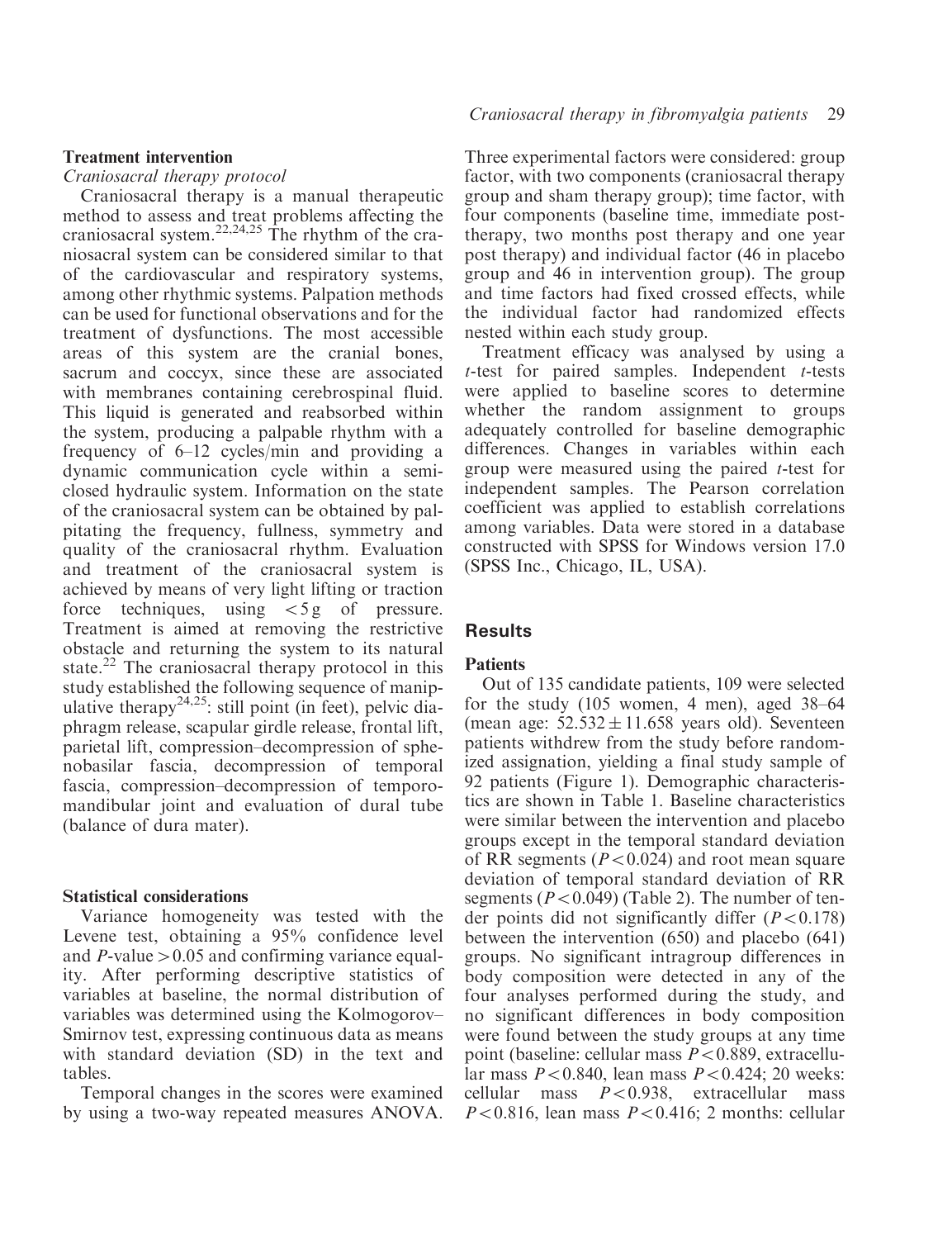## 30 AM Castro-Sánchez et al.

| Characteristics                                               | Intervention<br>$(n=46)$            | Placebo<br>$(n=46)$                    | P-value                 |
|---------------------------------------------------------------|-------------------------------------|----------------------------------------|-------------------------|
| Mean age (SD)<br>Female (%)<br>Educational level (%)          | 46 (50)                             | 53.85 (10.12) 51.34 (13.07)<br>46 (50) | 0.096<br>1.000          |
| Grade school<br>High school<br>University                     | 20 (43.5)<br>15 (32.6)<br>11 (23.9) | 15 (32.6)<br>18 (39.1)<br>13 (28.3)    | 0.056<br>0.088<br>0.102 |
| Employment status (%)<br>Full-time<br>Part-time<br>Unemployed | 23 (50)<br>10(21.7)<br>13 (28.3)    | 20 (43.5)<br>11 (23.9)<br>15 (32.6)    | 0.082<br>0.356<br>0.134 |
| Marital status (%)<br>Married<br>Divorced<br>Never married    | 30(65.2)<br>11 (23.9)<br>5(10.9)    | 27 (58.7)<br>16 (34.8)<br>3(6.5)       | 0.091<br>0.061<br>0.177 |

Table 1 Demographic characteristics of the groups

 $P$ -value < 0.05 (95% confidence interval).

mass  $P < 0.885$ , extracellular mass  $P < 0.833$ , lean mass  $P<0.427$ ; 1 year: cellular mass  $P<0.732$ , extracellular mass  $P < 0.829$ , lean mass  $P < 0.532$ ) (Table 2).

At baseline, significant correlations were found (Pearson correlation coefficient) in the presence of tender points between right and left supraspinatus muscles ( $r = 0.381$ ;  $P = 0.015$ ), right and left trapezius muscles ( $r = 0.625$ ;  $P = 0.006$ ), right and left second ribs  $(r=0.537; P=0.010)$ , and right and left lower cervicals  $(r = 0.512; P = 0.008)$ .

#### Results immediately after 20 weeks of therapy

Pressure algometry analyses showed significant reductions in the number of tender points in the intervention group versus placebo group in the right occiput ( $P<0.044$ ), left occiput ( $P<0.035$ ), right-side lower cervical ( $P<0.035$ ), left-side lower cervical  $(P<0.048)$ , right trapezius muscle  $(P<0.018)$ , left trapezius muscle  $(P<0.040)$ , right supraspinatus muscle  $(P<0.031)$ , left second rib  $(P<0.040)$ , right lateral epicondyle  $(P<0.017)$ , left lateral epicondyle  $(P<0.023)$ , left gluteal muscle  $(P<0.033)$ , right greater trochanter  $(P<0.044)$  and left greater trochanter  $(P<0.031)$ . No reduction in the number of tender points was observed in the placebo group (Tables 3 and 4). The intervention group showed a significant

|              | heart rate variability                                                                                                                                                                                                                                                   |                              |          |                                                                                                                                                                                                                                                            |                     |          |                            |                      |          |                          |                     |                   |
|--------------|--------------------------------------------------------------------------------------------------------------------------------------------------------------------------------------------------------------------------------------------------------------------------|------------------------------|----------|------------------------------------------------------------------------------------------------------------------------------------------------------------------------------------------------------------------------------------------------------------|---------------------|----------|----------------------------|----------------------|----------|--------------------------|---------------------|-------------------|
| Variable     | Baseline Mean (SD)                                                                                                                                                                                                                                                       |                              | Pre T    | P-value 20 weeks Mean (SD)                                                                                                                                                                                                                                 |                     | $1st$ PT | P-value 2 months Mean (SD) |                      | $2nd$ PT | P-value 1 year Mean (SD) |                     | P-value<br>3rd PT |
|              | $IG(n = 46)$                                                                                                                                                                                                                                                             | $(n = 46)$<br>ပ္ပ            |          | $IG(n = 46)$                                                                                                                                                                                                                                               | $PG(n = 46)$        |          | $IG(n = 46)$               | $PG(n = 46)$         |          | $IG(n = 46)$             | $PG(n = 46)$        |                   |
|              | Heart rate 80.36 (12.13) 83.23 (13.23) 0.089                                                                                                                                                                                                                             |                              |          | 83.32 (14.29)                                                                                                                                                                                                                                              | 81.43 (15.34) 0.099 |          | 79.12 (15.26)              | 84.34 (17.23) 0.071  |          | 80.78 (16.78)            | 86.65 (17.98) 0.065 |                   |
| HRV          | 2.45 (0.32)                                                                                                                                                                                                                                                              | .97 (0.56)                   | $0.024*$ | 2.35 (0.54)                                                                                                                                                                                                                                                | 2.65 (0.34)         | $0.043*$ | 2.54(0.61)                 | $2.79(0.41) 0.047*$  |          | 2.63 (0.98)              | 2.92 (1.03)         | $0.035*$          |
| RMSD         | 160.45 (60.43) 176.34 (85.45)                                                                                                                                                                                                                                            |                              | $0.049*$ | 63.45 (62.41                                                                                                                                                                                                                                               | 173.13 (87.56)      | $0.046*$ | 58.33 (61.37)              | 71.23 (56.67) 0.031* |          | 170.43 (64.58)           | 177.76 (77.89)      | $0.047*$          |
| <b>CGI-I</b> |                                                                                                                                                                                                                                                                          |                              |          | 5.02 (0.76)                                                                                                                                                                                                                                                | 6.20 (0.89)         | $0.039*$ | 5.99 (0.88)                | 6.30 (0.65)          | $0.046*$ | 6.14(0.80)               | 6.43(0.72)          | $0.048*$          |
| $CGI-S$      | 6.25 (0.92)                                                                                                                                                                                                                                                              | (1.07)                       | 0.151    | (0.89)<br>5.68                                                                                                                                                                                                                                             | 6.00 (1.04)         | $0.047*$ | 5.79 (3.31)                | 5.98 (5.80)          | 0.059    | 5.96 (2.15)              | 6.12(3.97)          | 0.072             |
|              |                                                                                                                                                                                                                                                                          |                              |          |                                                                                                                                                                                                                                                            |                     |          |                            |                      |          |                          |                     |                   |
|              |                                                                                                                                                                                                                                                                          |                              | 0.889    | 22.78 (2.87)                                                                                                                                                                                                                                               | 22.66 (2.33)        | 0.938    | 22.81 (2.84)               | 22.72 (2.75)         | 0.885    | 22.69 (1.36)             | 22.49 (3.47)        |                   |
|              | Body composition<br>CM 22.84 (2.86)<br>EM 37.06 (3.23)                                                                                                                                                                                                                   | 22.75 (2.55)<br>37.20 (3.06) | 0.840    | 37.12 (3.19)                                                                                                                                                                                                                                               | 37.23 (3.01)        | 0.816    | 37.25 (3.25)               | 37.20 (3.07)         | 0.833    | 37.12 (4.23)             | 38.14 (4.07)        | 0.734<br>0.943    |
|              | 59.05 (5.68)                                                                                                                                                                                                                                                             | 58.01 (5.08)                 | 0.424    | 59.16 (5.67)                                                                                                                                                                                                                                               | 57.99 (5.78)        | 0.416    | 59.22 (5.67)               | 58.20 (5.80)         | 0.427    | 59.32 (6.72)             | 59.76 (5.81)        | 0.678             |
|              | months after treatment); 3rd PT, post therapy (1 year after treatment); HRV, temporal standard deviation of RR segments; RMSD, root mean square deviation<br>*P-value < 0.05 (95% confidence interval)<br>IG, intervention group; PG, p<br>of HRV index; CGI-I, clinical |                              |          | placebo group; Pre T, pre therapy; 1st PT, post therapy (immediately after 20 weeks of treatment); 2nd PT, post therapy (two<br>global impression of improvement; CGIs, clinical global impression of severity; CM, cellular mass; EM, extracellular mass; |                     |          |                            |                      |          |                          |                     |                   |

LM, lean mass.

LM, lean mass

Table 2 Differences between groups in quantification of pain intensity, risk of relapse, and

between groups in quantification of pain

Differences variahility

 $\sim$  $\bullet$ 

Table

and

relapse,

intensity, risk of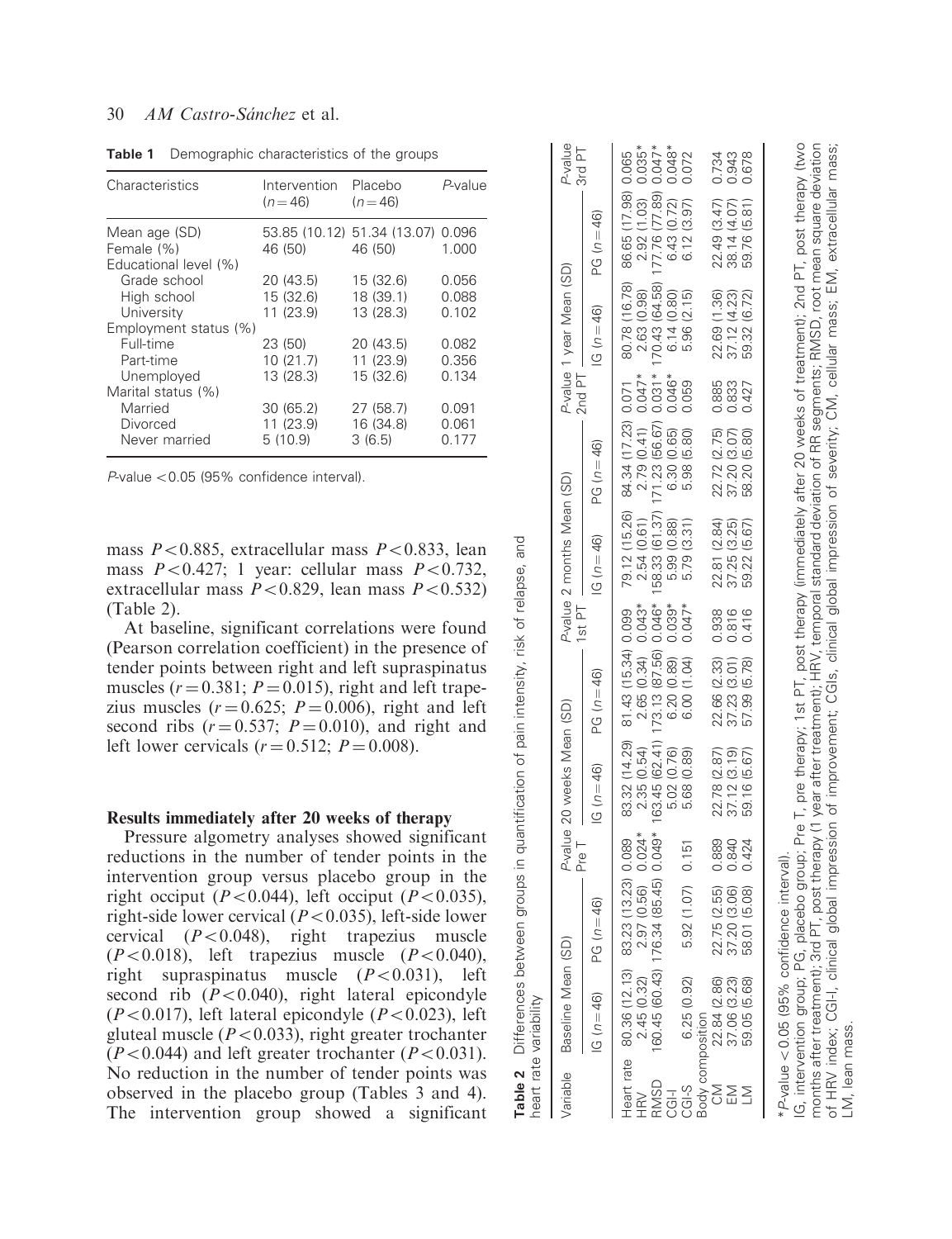| Tender<br>points | Baseline PTP   |                | P-value<br>Pre T | 20 weeks PTP   |                | P-value<br>1st PT | 2 months PTP   |                | P-value<br>2nd PT | 1 year PTP     |                | P-value<br>3rd PT |
|------------------|----------------|----------------|------------------|----------------|----------------|-------------------|----------------|----------------|-------------------|----------------|----------------|-------------------|
|                  | IG<br>$(n=46)$ | PG<br>$(n=46)$ |                  | IG<br>$(n=46)$ | PG<br>$(n=46)$ |                   | IG<br>$(n=46)$ | PG<br>$(n=46)$ |                   | IG<br>$(n=46)$ | PG<br>$(n=46)$ |                   |
| R <sub>O</sub>   | 37             | 34             | 0.462            | 27             | 36             | $0.044*$          | 29             | 38             | $0.035*$          | 33             | 35             | 0.639             |
| LO               | 39             | 36             | 0.426            | 29             | 38             | $0.035*$          | 29             | 38             | $0.035*$          | 31             | 40             | $0.025*$          |
| <b>LCR</b>       | 38             | 37             | 0.791            | 29             | 38             | $0.035*$          | 33             | 38             | 0.219             | 35             | 39             | 0.298             |
| LCL              | 37             | 36             | 0.799            | 26             | 35             | $0.048*$          | 27             | 36             | $0.044*$          | 30             | 39             | $0.030*$          |
| <b>RTM</b>       | 36             | 37             | 0.799            | 23             | 34             | $0.018*$          | 31             | 37             | 0.158             | 35             | 39             | 0.298             |
| LTM              | 37             | 39             | 0.587            | 28             | 37             | $0.040*$          | 32             | 40             | $0.044*$          | 36             | 42             | 0.083             |
| <b>RSM</b>       | 40             | 36             | 0.276            | 24             | 34             | $0.031*$          | 30             | 39             | $0.030*$          | 36             | 38             | 0.604             |
| <b>LSM</b>       | 34             | 34             | 1.000            | 35             | 36             | 0.806             | 31             | 37             | 0.158             | 34             | 37             | 0.462             |
| 2nd RR           | 36             | 34             | 0.626            | 31             | 33             | 0.655             | 33             | 37             | 0.334             | 34             | 34             | 1.000             |

Table 3 Differences between groups in numbers of patients with painful tender points (nine tender points I)

 $*P$ -value < 0.05 (95% confidence interval).

Values are presented as numbers of patients with painful tender points.

PTP, painful tender points; IG, intervention group; PG, sham group; Pre T, pre therapy; 1st PT, post therapy (immediately after 20 weeks of treatment); 2nd PT, post therapy (two months after treatment); 3rd PT, post therapy (1 year after treatment); RO, right occiput; LO, left occiput; LCR, lower cervicals (righ-side); LCL, lower cerivicals (left-side); RTM, right trapezius muscle; LTM, left trapezius muscle; RSM, right supraspinatus muscle; LSM, left supraspinatus muscle; 2nd RR, second right rib.

Table 4 Differences between groups in numbers of patients with painful tender points (nine tender points II)

| Tender<br>points                                                                          | Baseline PTP                                       |                                                    | P-value<br>Pre T                                                              | 20 weeks PTP<br>2 months PTP<br>P-value<br>1st PT  |                                                    |                                                                                                 | P-value<br>2nd PT                                  | 1 year PTP                                         |                                                                                           | $P$ -value<br>3rd PT                               |                                                    |                                                                                     |
|-------------------------------------------------------------------------------------------|----------------------------------------------------|----------------------------------------------------|-------------------------------------------------------------------------------|----------------------------------------------------|----------------------------------------------------|-------------------------------------------------------------------------------------------------|----------------------------------------------------|----------------------------------------------------|-------------------------------------------------------------------------------------------|----------------------------------------------------|----------------------------------------------------|-------------------------------------------------------------------------------------|
|                                                                                           | IG<br>$(n=46)$                                     | PG<br>$(n=46)$                                     |                                                                               | IG<br>$(n=46)$                                     | PG<br>$(n=46)$                                     |                                                                                                 | IG<br>$(n=46)$                                     | PG<br>$(n=46)$                                     |                                                                                           | IG<br>$(n=46)$                                     | PG<br>$(n=46)$                                     |                                                                                     |
| 2 $nd$ LR<br><b>RLE</b><br>LLE<br><b>RG</b><br>LG<br><b>RGT</b><br>LGT<br><b>RK</b><br>LК | 35<br>36<br>37<br>37<br>32<br>37<br>34<br>36<br>32 | 36<br>37<br>36<br>37<br>34<br>35<br>34<br>35<br>34 | 0.806<br>0.799<br>0.799<br>1.000<br>0.648<br>0.618<br>1.000<br>0.806<br>0.648 | 28<br>29<br>27<br>26<br>23<br>27<br>24<br>35<br>32 | 37<br>38<br>37<br>33<br>33<br>36<br>34<br>35<br>33 | $0.040*$<br>$0.017*$<br>$0.023*$<br>0.131<br>$0.033*$<br>$0.044*$<br>$0.031*$<br>1.000<br>0.821 | 32<br>31<br>29<br>27<br>26<br>31<br>26<br>32<br>33 | 36<br>40<br>38<br>36<br>32<br>36<br>35<br>36<br>32 | 0.348<br>$0.025*$<br>$0.035*$<br>$0.044*$<br>0.199<br>0.246<br>$0.048*$<br>0.348<br>0.821 | 34<br>35<br>29<br>36<br>30<br>34<br>28<br>34<br>34 | 37<br>38<br>38<br>39<br>33<br>36<br>37<br>35<br>32 | 0.462<br>0.445<br>$0.035*$<br>0.426<br>0.506<br>0.629<br>$0.040*$<br>0.812<br>0.648 |

 $*P$ -value $< 0.05$  (95% confidence interval).

Values are presented as numbers of patients with painful tender points.

PTP, painful tender points; IG, intervention group; PG, sham group; Pre T, pre therapy; 1st PT, post therapy (immediately after 20 weeks of treatment); 2nd PT, post therapy (two months after treatment); 3rd PT, post therapy (1 year after treatment); 2nd LR second left rib; RLE, right lateral epicondyle; LLE, left lateral epicondyle; RG, right gluteal muscle; LG, left gluteal muscle; RGT, right greater trochanter, LGT, left greater trochanter; RK, right knee; LK, left knee.

reduction in pain at 13 of the 18 tender points in comparison with baseline values: right occiput,  $P<0.028$ ; left occiput,  $P<0.026$ ; right-side lower cervical,  $P < 0.033$ ); left-side lower cervical,  $P<0.042$ ); right trapezius muscle,  $P<0.026$ ); left trapezius muscle,  $P < 0.042$ ); right supraspinatus muscle,  $P<0.042$ ); left second rib,  $P<0.042$ ); right lateral epicondyle,  $P < 0.026$ ); left lateral epicondyle,  $P<0.033$ ); left gluteal muscle,  $P<0.026$ ); right greater trochanter,  $P < 0.042$ ); and left greater trochanter,  $P < 0.023$ ). Repeated-measures ANOVA showed a significant time  $\times$  groups interaction for right occiput  $(F = 8.326; P < 0.023)$ ; left occiput  $(F = 7.543; P < 0.029)$ ; right-side lower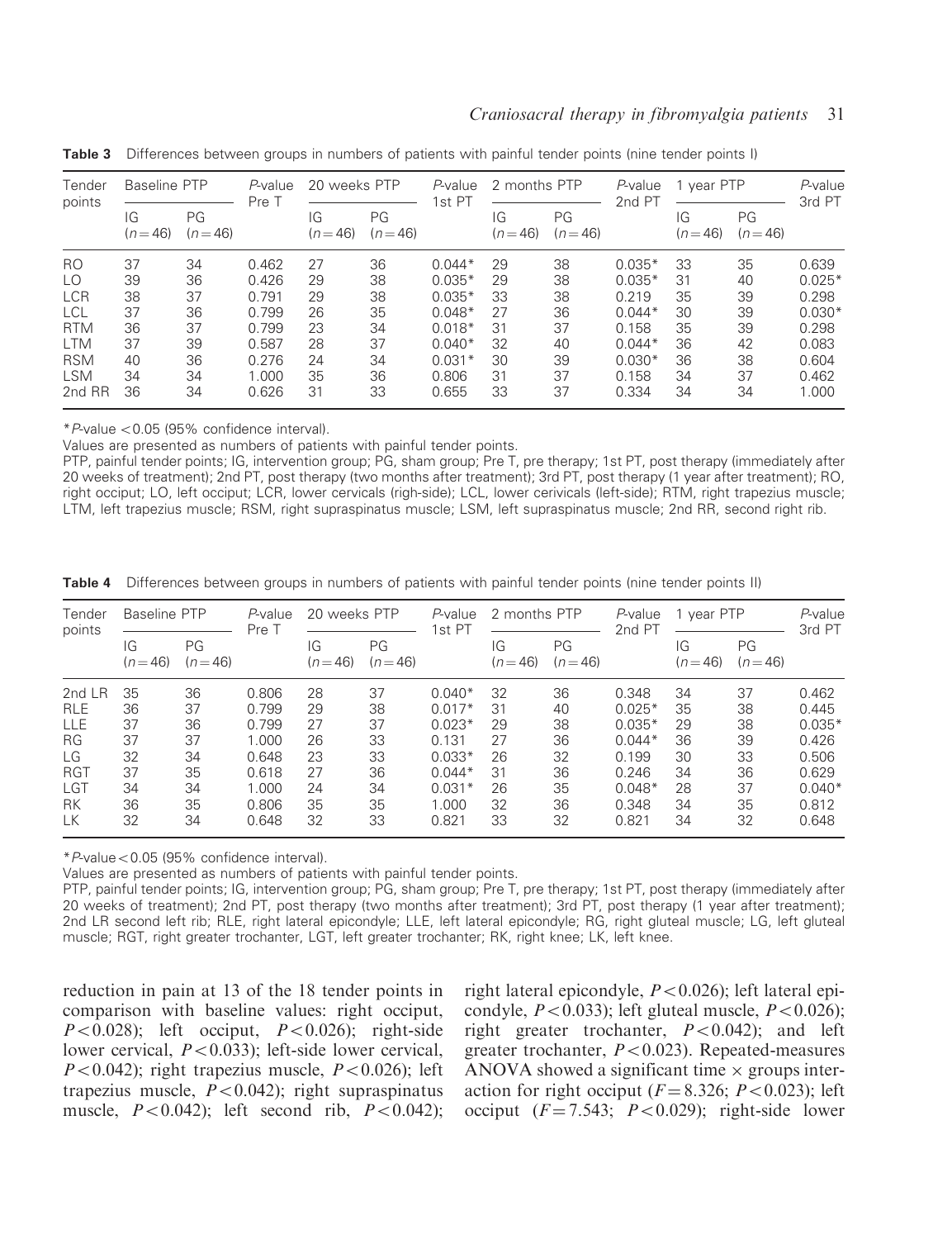cervical  $(F = 5.722; P < 0.035)$ ; left-side lower cervical ( $F = 4.123$ ;  $P < 0.019$ ); right trapezius muscle  $(F=7.015; P<0.012)$ ; left trapezius muscle  $(F=3.756; P<0.040)$ ; right supraspinatus  $P < 0.040$ ; right supraspinatus muscle  $(F = 5.045; P < 0.009)$ ; left lateral epicondyle  $(F = 7.945; P < 0.031)$ ; right gluteal muscle  $(F = 7.836; P < 0.035);$  left gluteal muscle  $(F = 7.836; P < 0.034);$  right greater trochanter  $(F = 8.276; P < 0.023)$  and left greater trochanter  $(F = 8.034; P < 0.031).$ 

No significant differences in heart rate variability versus baseline were observed in either group. However, the intervention and placebo groups significantly differed in temporal standard deviation of RR segments  $(P<0.043)$  and in root mean square deviation of temporal standard deviation of RR segments  $(P<0.046)$  (Table 2). Clinical global impression of improvement  $(P<0.033)$ and clinical global impression of severity  $(P<0.042)$  values were significantly improved in the intervention group versus baseline but not in the placebo group (clinical global impression of improvement,  $P < 0.064$  and clinical global impression of severity,  $P < 0.081$  versus baseline) (Table 2). Repeated-measures ANOVA showed a significant time  $\times$  groups interaction for clinical global impression of improvement  $(F = 6.329)$ ;  $P<0.043$ ) and clinical global impression of severity  $(F = 5.124; P < 0.048)$ .

## Results at two months post therapy

The groups significantly differed in number of tender points at the right occiput ( $P<0.035$ ), left occiput  $(P<0.035)$ , left-side lower cervical  $(P<0.044)$ , left trapezius muscle  $(P<0.044)$ , right lateral epicondyle  $(P<0.025)$ , left lateral epicondyle  $(P<0.035)$ , right gluteal muscle  $(P<0.044)$  and left greater trochanter  $(P<0.048)$ . At two months, significant differences in temporal standard deviation of RR segments  $(P<0.047)$  and root mean square deviation of temporal standard deviation of RR segments  $(P<0.031)$  versus baseline values were observed in the intervention group but not in the placebo group. Clinical global impression of improvement values were significantly higher in the intervention group than in the placebo group ( $P<0.046$ ), but the groups did not significantly differ in clinical

global impression of severity values  $(P<0.059)$ . Repeated-measures ANOVA showed a significant  $time \times groups$  interaction for tender points [right occiput  $(F = 6.745; P < 0.044)$ , left occiput  $(F = 7.522; P < 0.029)$ , left-side lower cervical  $(F = 8.326; P < 0.023)$ , right supraspinatus muscle  $(F = 8.784; P < 0.022)$ , left lateral epicondyle  $(F = 6.378; P < 0.044)$ , right gluteal muscle  $(F = 7.631; P < 0.030)$ , left greater trochanter  $(F = 10.489; P < 0.047)$ , clinical global impression of improvement  $(F=9.629; P<0.043)$  and clinical<br>global impression of severity  $(F=11.368;$ impression of severity  $(F = 11.368)$ :  $P<0.048$ ].

## Results at one year post therapy

At one year after therapy, the intervention group showed significant differences versus baseline at left occiput ( $P<0.019$ ), left-side lower cervical ( $P<0.026$ ), left epicondyle ( $P<0.035$ ) and left greater trochanter  $(P<0.044)$  and significant differences versus baseline in temporal standard deviation of RR segments ( $P < 0.026$ ), root mean square deviation of temporal standard deviation of RR segments  $(P<0.035)$  and clinical global impression of improvement  $(P<0.040)$ . The groups significantly differed in tender points at left occiput  $(P<0.025)$ , left-side lower cervical  $(P<0.030)$ , left lateral epicondyle  $(P<0.035)$  and left greater trochanter  $(P<0.040)$  and in temporal standard deviation of RR segments  $(P<0.035)$ , root mean square deviation of temporal standard deviation of RR segments ( $P < 0.047$ ), and clinical global impression of improvement  $(P<0.048)$ . Repeated-measures ANOVA showed a significant time  $\times$  groups interaction for tender points (left occiput ( $F = 8.932$ ;  $P < 0.046$ ), left lateral epicondyle  $(F = 5.923; P < 0.048)$ , and clinical global impression of improvement  $(F = 6.956; P < 0.040)$ .

## **Discussion**

After a twice-weekly programme of craniosacral therapy for 20 weeks, pressure algometry measurements demonstrated a significant reduction in tender points in this series of patients with fibromyalgia. Pain reduction was recorded at all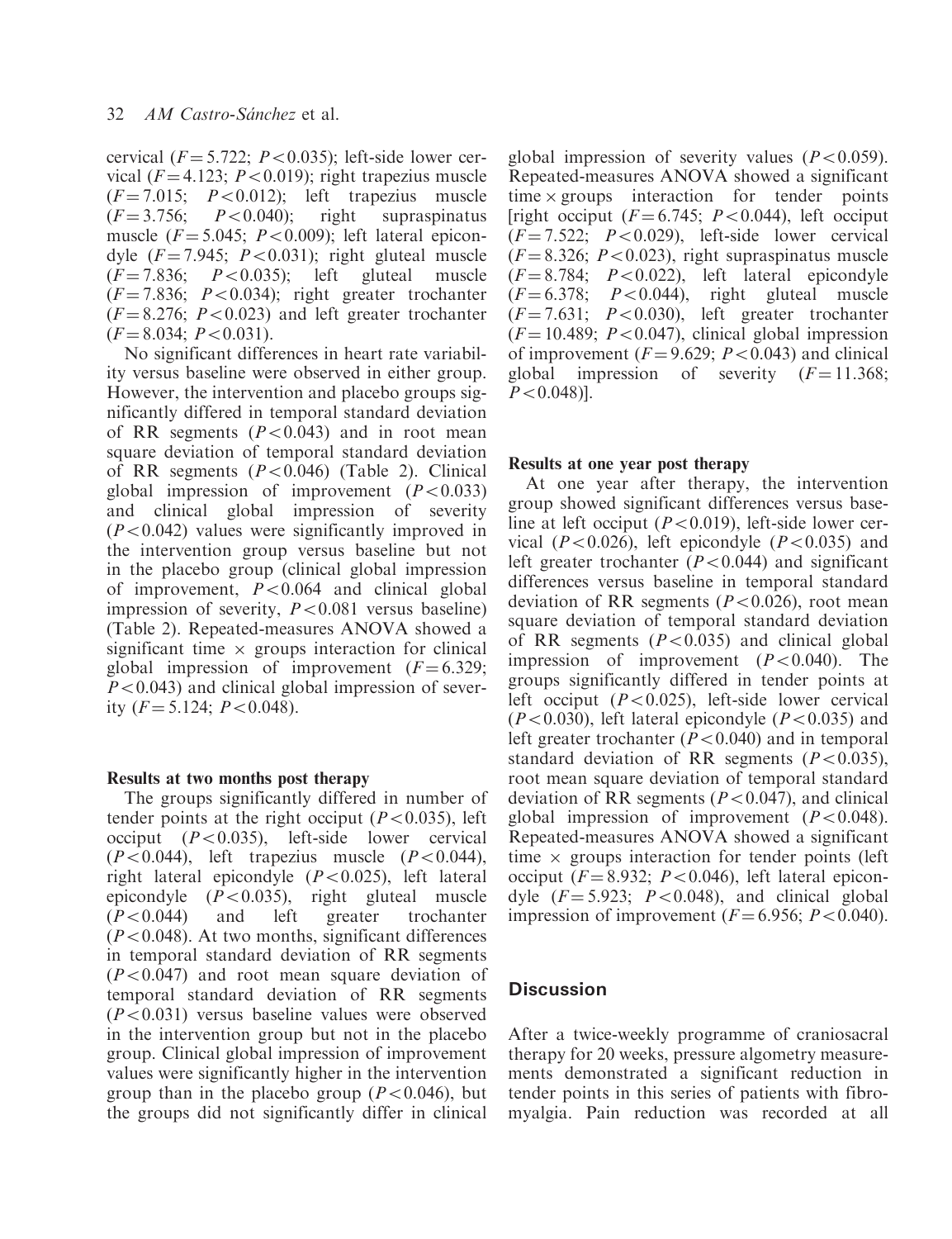studied sites with the exception of the right gluteal muscle and both knees.

Ziljstra et  $al^{29}$  found a significantly lower number of tender points in fibromyalgia patients at two and three months after a six-month programme of talasotherapy combined with exercise, education and recreational activities. Multimodal treatment programmes have produced significant reductions in painful tender points, which persisted up to six months after the treatment. $30$ Significant reductions in tender points were reported after a combined six-week programme of aerobic exercise, biofeedback assisted group relaxation training and biofeedback-assisted exercise.<sup>31</sup>

Manual therapies appear to be widely used by fibromyalgia patients<sup>32,33</sup> and to offer them pain relief and an enhanced quality of life. Craniosacral therapy was found to contribute to a better quality of life in fibromyalgia patients, improving their mood, nocturnal rest, and physical function.<sup>34</sup> Baranowsky et al.<sup>35</sup> and Singh et al.<sup>17</sup> reported that manual therapy and acupuncture significantly improved the quality of life of these patients, probably because osteomuscular pain is a cardinal symptom of this disease.<sup>36</sup> Younger patients with a background of anxiety and depression are also increasingly turning towards alternative and complementary therapies for a solution to their health problems.<sup>36</sup>

Another manual therapy technique used in these patients is ischaemic compression therapy, developed by Travell and Simons.37 Its application to sensitive zones followed by spinal manipulations in alternate sessions reduced the number of tender points determined by applying 4 kg of pressure with a pressure algometer.<sup>38</sup> These beneficial effects persisted for one month after one month without treatment, improving the health of patients and supporting the use of the two techniques. The effectiveness of ischaemic compression therapy and craniosacral therapy can be understood in terms of the physiopathological processes of the fascia.<sup>37</sup> Traditional medicine limits its assessment of muscular function to contractile capacity. However, there are no specific parameters to indicate its dysfunction, since muscle biopsies do not reveal differential alterations with regard to muscular function in sedentary persons

with no muscle training or clinical symptoms of fibromyalgia.

Physical therapeutic techniques can be considered as complementary to drug therapies and may be used in combination with other non-drug therapies in a multidisciplinary approach. Thus, cognitive therapy can make a major contribution<sup>3</sup> and meditation and hypnosis achieve important reductions in the sensory perception of pain via indirect effects on areas of the brain that deal with sensations and reactions to pain. $40,41$  A multidisciplinary therapeutic approach has been shown to improve the levels of pain intensity perceived by fibromyalgia patients.  $42,43$ 

We found no significant differences between mean heart rate variability values before and after the therapy, as also reported by previous studies on manual therapy.<sup>44</sup> Fibromyalgia patients have lower than average cardiovascular and aerobic capacity, and their muscular system makes inefficient use of oxygen. Their consequently reduced functional capacity can have a negative effect on cardiovascular and peripheral circulation.<sup>44</sup>

Our findings indicate that craniosacral therapy improves medium-term pain symptomatology in fibromyalgia patients. The improvement observed at two months dissipated over the one-year follow-up, underscoring the need for this manual therapy treatment to be sustained in order to remain effective. We cannot report on its effects on the autonomic nervous system, since no significant changes in heart rate variability were detected. According to these results, craniosacral therapy can be considered a complementary therapeutic approach to fibromyalgia that diminishes the patient's perception of pain. This therapy should be included as part of the multimodal therapeutic approach to these patients.

Although the examiners who measured the outcome variables were blinded to the group assignment of the patients, the therapists were not. The patients themselves were evidently aware of the type of therapy received but were not aware that one was a sham treatment. A further study limitation is that the patients were recruited from a single hospital and the receipt of any other type of alternative or complementary therapy was an exclusion criterion (to enhance the homogeneity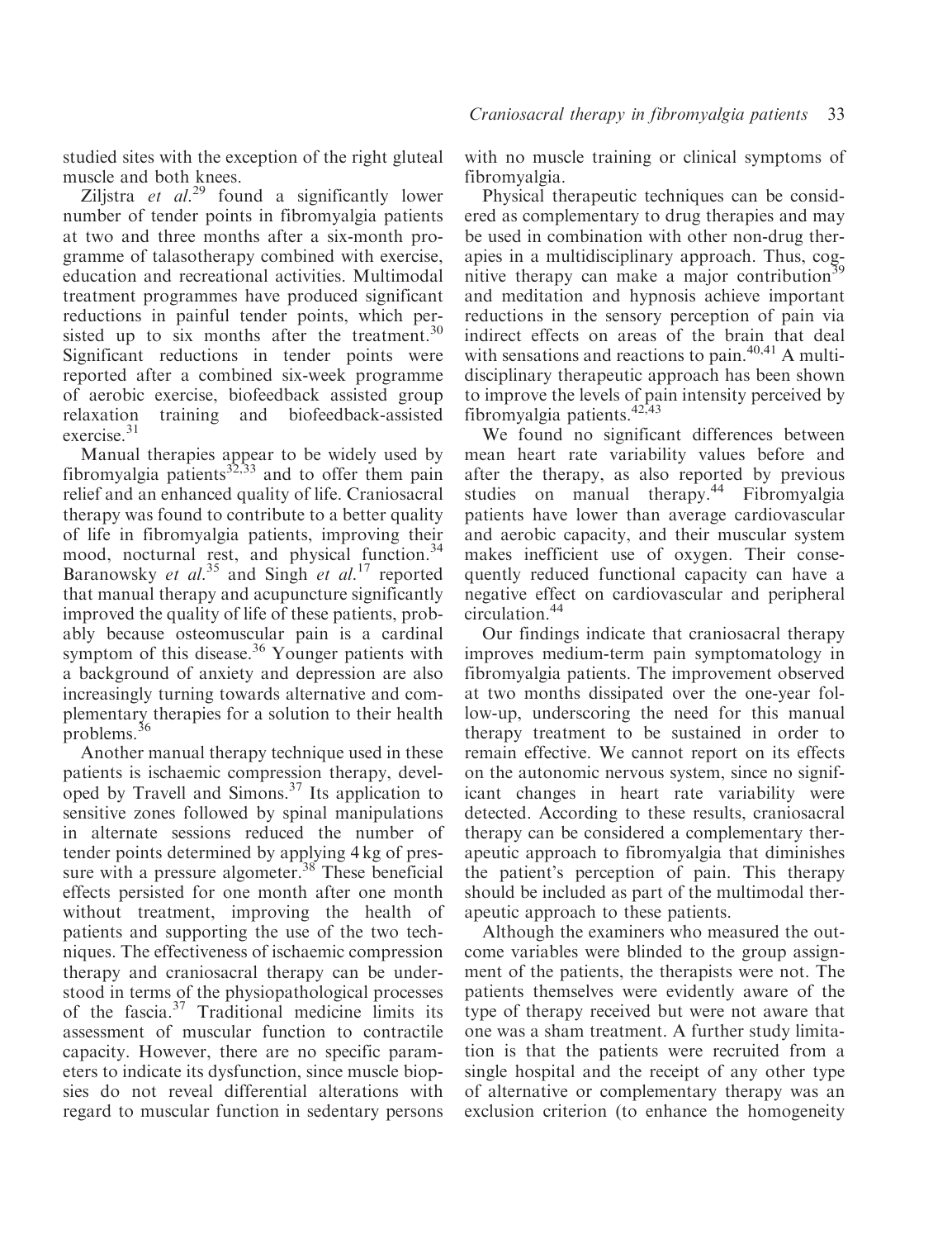## 34 AM Castro-Sánchez et al.

of the sample), restricting extrapolation of our findings to patients with these characteristics.

As reported by some authors, manual therapy may be even more effective if integrated into a more holistic wellness intervention that includes other health-promoting behaviours such as exercise. $31$  Future studies are warranted to study the effects on these patients of craniosacral therapy in combination with other alternative approaches

## Clinical messages

- A 20-week programme of craniosacral therapy offers clinical benefit to fibromyalgia patients.
- It reduces the number of painful tender points.
- It increases the clinical global impression of improvement.
- It reduces the clinical global impression of severity.

## Financial disclosure

All authors certify that they have no commercial/ financial associations or conflicts of interest.

# **References**

- 1 Bennet RM. Emerging concepts in the neurobiologic of chronic pain: evidence of abnormal sensory processing in fibromyalgia. Mayo Clin Proc 1999; 74: 385–98.
- 2 Staud R, Vierck CJ, Cannon RL et al. Abnormal sensitization and temporal summation of second pain (wind-up) in patients with fibromyalgia syndrome. Pain 2001; 91: 165–75.
- 3 Bennet R. Rheumatic disease clinics of North America. Philadelphia: Saunders, 2002.
- 4 Sharpe M, Carson A. 'Unexplained' somatic symptoms, functional syndromes, and somatization: do we need a paradigm shift? Ann Intern Med 2001; 134: 926–30.
- 5 Rusell IJ, Orr MD, Littman B et al. Elevated cerebrospinal fluid levels of substance P in patients with fibromyalgia syndrome. Arthritis Rheum 1994; 37: 1593–601.
- 6 Martínez-Lavín M, Hermosillo AG, Autonomic nervous system dysfunction may explain the multisystem features of fibromyalgia. Semin Arthritis Rheum 2000; 29: 197–9.
- Raj SR, BrouillardD, Simpson CS et al. Dysautonomia among patients with fibromyalgia: a noninvasive assessment. J Rheumatol 2000; 27: 2660–5.
- 8 Karas B, Grubb BP, Boehm K, Kip K. The posural orthostatic tachycardia syndrome: a potentially treatable cause of chronic fatigue, exercise tolerance, and cognitive impairment in adolescents. Pacing Clin Electrophysiol 2000; 23: 344–51.
- 9 Cohen H, Neumann L, Shore M et al. Autonomic dysfunction in patients with fibromyalgia: application of power spectral analysis of heart rate variability. Semin Arthritis Rheum 2000; 29: 217–27.
- 10 Cohen H, Neumann L, Alhosshle A et al. Abnormal sympathovagal balance in men with fibromyalgia. J Rheumatol 2001; 28: 581–9.
- 11 Martínez-Lavín M, Hermosillo AG, Rosas M, Soto ME. Circadian studies of autonomic nervous balance in patients with fibromyalgia. A heart rate variability analysis. Arthritis Rheum 1998; 41: 1966–71.
- 12 Staud R. Heart rate variability as a biomarker of fibromyalgia syndrome. Fut Rheumatol 2008; 3: 475–83.
- 13 Vaeroy H, Qiao Z, Morkrid L, Forre O. Altered sympathetic nervous system response in patients with fibromyalgia. J Rheumatol 1989; 16: 1460–5.
- 14 Elam M, Johansson G, Wallin BG. Do patients with primary fibromyalgia have an altered muscle sympathetic nerve activity? Pain 1992; 48: 371–5.
- 15 Blunt KL, Rajwarri MH, Guerriero RC. The effectiveness of chiropractic management of fibromyalgia patients: a pilot study. J Manip Physiol Ther 1997; 20: 389–99.
- 16 Hams G, Hams F. A combined ischemic compression and spinal manipulation in the treatment of fibromyalgia: a preliminary estimate of dose and efficacy. J Manip Physiol Ther. 2000; 23: 225–30.
- 17 Singh BB, Wu WS, Hwang SH et al. Effectiveness of acupuncture in the treatment of fibromyalgia. Altern Ther Health Med 2006; 12: 34–41.
- 18 Massey PB. Reduction of fibromyalgia symptoms through intravenous nutrient therapy: results of a pilot clinical trial. Altern Ther Health Med 2007; 13: 32–4.
- 19 Singh BB, Khorsan R, Vinjamury SP. Influence of comorbidities on improvement of fibromyalgia symptoms when treated with acupuncture: a short report. Altern Ther Health Med 2008; 14: 24–5.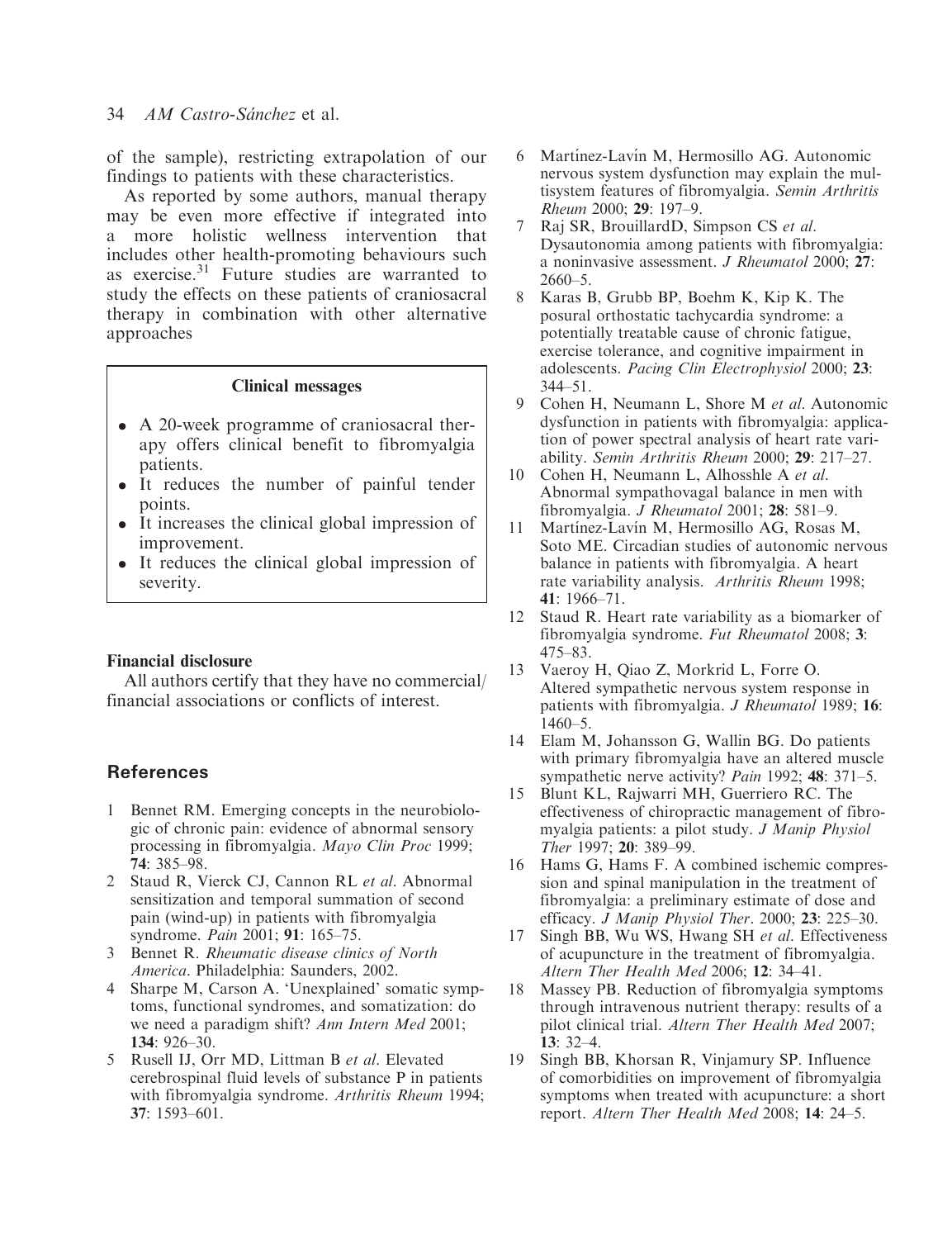- 20 Hack G, Koritzer R, Robinson W et al. Anatomic relationship between rectus capitis posterior minor muscle and the dura mater. Spine (Phila Pa 1976) 1995; 20: 2484–6.
- 21 Chaitow L. Fibromyalgia syndrome. A practitioner´s guide to treatment. London: Churchill Livingstone, 2003.
- 22 Upledger J. Your inner physician and you: craniosacral therapy and somato emotional release. Seattle: Publishers Group West, 1997.
- 23 Upledger J, Vredevoogd J. Craniosacral therapy. Seattle: Eastland Press, 1998.
- 24 Upledger J. Craniosacral therapy II. Seattle: Eastland Press, 1987.
- 25 Upledger J. Craniosacral therapy I: Study guide. Palm Beach Gardens, FL: UI Publishing, 1997.
- 26 Smythe H. The Symptom Intensity Scale, fibromyalgia, and the meaning of fibromyalgia like symptoms. A review. J Rheumatol 2006; 33: 2113–14.
- 27 Mense S, Simons D. Muscle pain. Philadelphia: Lippincott, Williams and Wilkins, 2001.
- 28 Arnold LM, Lu Y, Crofford LJ et al. A double-blind, multicenter trial comparing duloxetine with placebo in the treatment of fibromyalgia patients with or without major depressive disorder. Arthritis Rheum 2004; 50: 2974–84.
- 29 Zijlstra TR, Van de Laar MAFJ, Bernelot Moens HJ et al. Spa treatment for primary fibromyalgia syndrome: a combination of thalassotherapy, exercise and patient education improves symptoms and quality of life. Rheumatology (Oxford) 2005; 44: 539–46.
- 30 Mason LW, Goolkasian P, McCain GA. Evaluation of a multimodal treatment programme for fibromyalgia. J Behav Med 1998; 21: 163–78.
- 31 Buckelew SP, Huyser B, Hewett JE et al. Self-efficacy predicting outcome among fibromyalgia subjects. Arthritis Care Res 1996; 9: 97–104.
- 32 Fitzcharles MA, Almahrezi A, Ware MA. Clinical profile of rheumatic disease patients referred to a multidisciplinary pain center. J Rheumatol 2004; 31: 359–63.

## Craniosacral therapy in fibromyalgia patients 35

- 33 Holdcraft LC, Assefi N, Buchwald D. Complementary and alternative medicine in fibromyalgia and related syndromes. Best Pract Res Clin Rheumatol 2003; 17: 667–83.
- 34 Matarán-Peñarrocha GA, Castro-Sánchez AM, García GC *et al.* Influence of craniosacral therapy on anxiety, depression and quality of life in patients with fibromyalgia. Evid Based Complement Alternat Med 2009, doi: 10.1093/ecam/nep125.
- 35 Baranowsky J, Klose P, Musial F et al. Qualitative systemic review of randomized controlled trials on complementary and alternative medicine treatments in fibromyalgia. Rheumatol Int 2009; 30: 1–21.
- 36 Franco JA, Pecci C. Physician–patient relationship, scientific medicine and alternative therapies. Medicina (B Aires) 2003; 63: 111–18.
- 37 Travell JG, Simons DG. Myofascial pain and dysfunction: the trigger point manual. Baltimore: William and Wilkins, 1983.
- 38 Hains G, Hains F. Combined ischemic compression and spinal manipulation in the treatment of fibromyalgia: a preliminary estimate of dose and efficacy. J Manip Physiol Ther 2000; 23: 225–30.
- 39 Strobel ES, Wild J, Müller W. Interdisciplinary group therapy for fibromyalgia. Z Rheumatol 1998; 57: 89–94.
- 40 Berker E, Dincer N. Chronic pain and rehabilitation. Agri 2005; 17: 10–16.
- 41 Astin JA, Berman BM, Bausell B et al. The efficacy of mindfulness meditation plus Qigong movement therapy in the treatment of fibromyalgia: a randomizedcontrolled trial. J Rheumatol 2003; 30: 2257–62.
- 42 Mason LW, Goolkasian P, McCain GA. Evaluation of a multimodal treatment programme for fibromyalgia. J Behav Med 1998; 21: 163–78.
- 43 Lemstra M, Olszynski WP. The effectiveness of multidisciplinary rehabilitation in the treatment of fibromyalgia. Clin J Pain 2005; 21: 166–74.
- 44 Dinler M, Diracoglu D, Kasikcioglu E et al. Effect of aerobic exercise training on oxygen uptake and kinetics in patients with fibromyalgia. Rheumatol Int 2009; 30: 281–4.